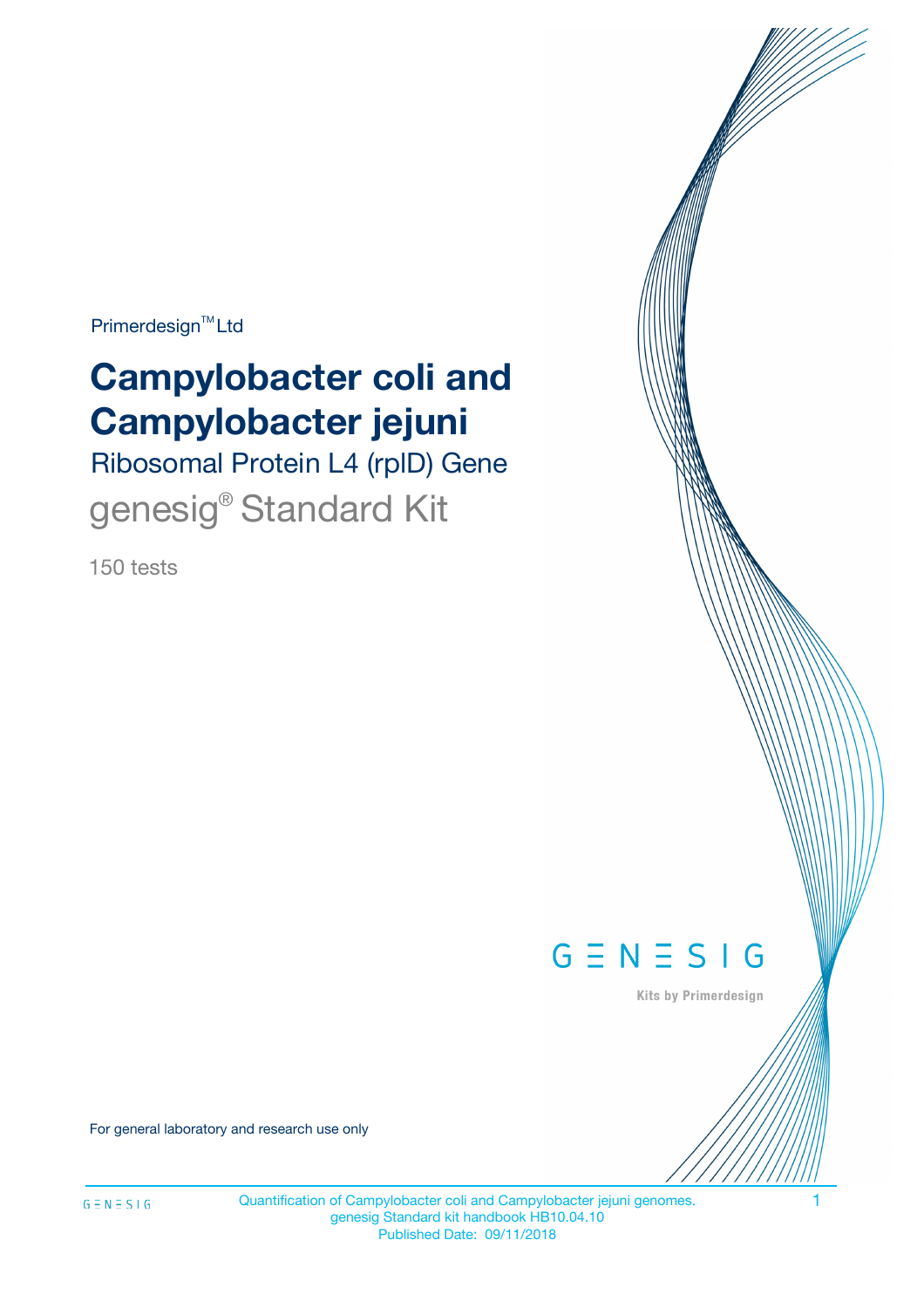# Introduction to Campylobacter coli and Campylobacter jejuni

The genus Campylobacter are Gram-negative, spiral, microaerophilic bacteria. Motile, with either uni- or bi-polar flagella, the organisms have a somewhat curved, rod-like appearance, and are oxidase-positive. Campylobacter jejuni is now recognised as one of the main causes of bacterial foodborne disease in many developed countries. At least a dozen species of Campylobacter have been implicated in human disease, with C. jejuni and C. coli the most common.

Campylobacteriosis is an infection by campylobacter. The common routes of transmission are fecal-oral, person-to-person sexual contact, ingestion of contaminated food or water. It produces an inflammatory, sometimes bloody, diarrhea, periodontitis or dysentery syndrome, mostly including cramps, fever and pain. The infection is usually self-limiting and in most cases, symptomatic treatment by reposition of liquid and electrolyte replacement is enough in human infections. The use of antibiotics, on the other hand, is controversial.

This is most commonly caused by C. jejuni, a spiral and comma shaped bacterium normally found in cattle, swine, and birds, where it is non-pathogenic. But the illness can also be caused by C. coli (also found in cattle, swine, and birds)

One cause of the effects of campylobacteriosis is tissue injury in the gut. The sites of tissue injury include the jejunum, the ileum, and the colon. C jejuni appears to achieve this by invading and destroying epithelial cells.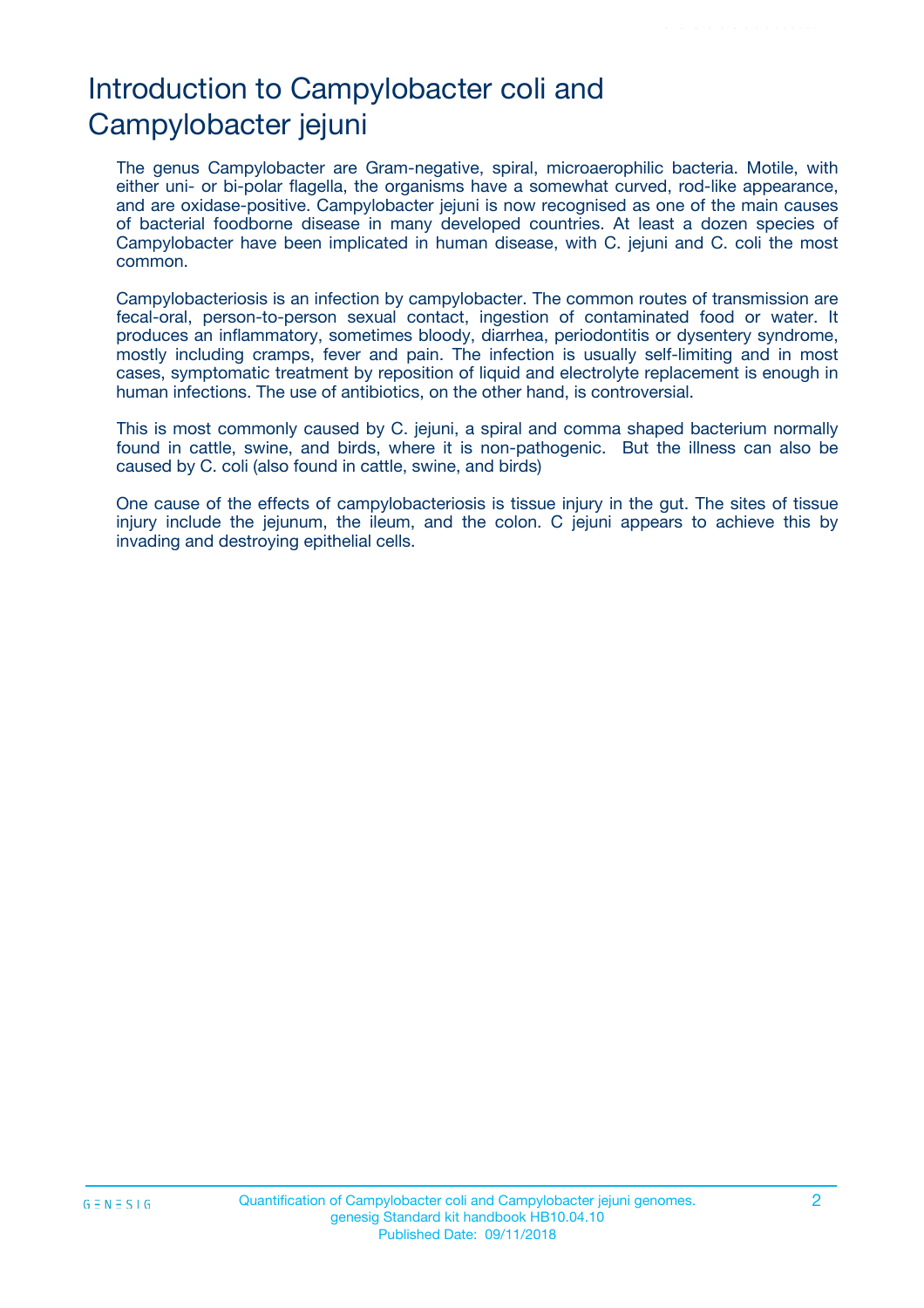## **Specificity**

The Primerdesign genesig Kit for Campylobacter coli and Campylobacter jejuni (C.coli/C. jejuni) genomes is designed for the in vitro quantification of C.coli/C.jejuni genomes. The kit is designed to have a broad detection profile. Specifically, the primers represent 100% homology with over 95% of the NCBI database reference sequences available at the time of design.

The dynamics of genetic variation means that new sequence information may become available after the initial design. Primerdesign periodically reviews the detection profiles of our kits and when required releases new versions.

If you require further information, or have a specific question about the detection profile of this kit then please send an e.mail to enquiry@primerdesign.co.uk and our bioinformatics team will answer your question.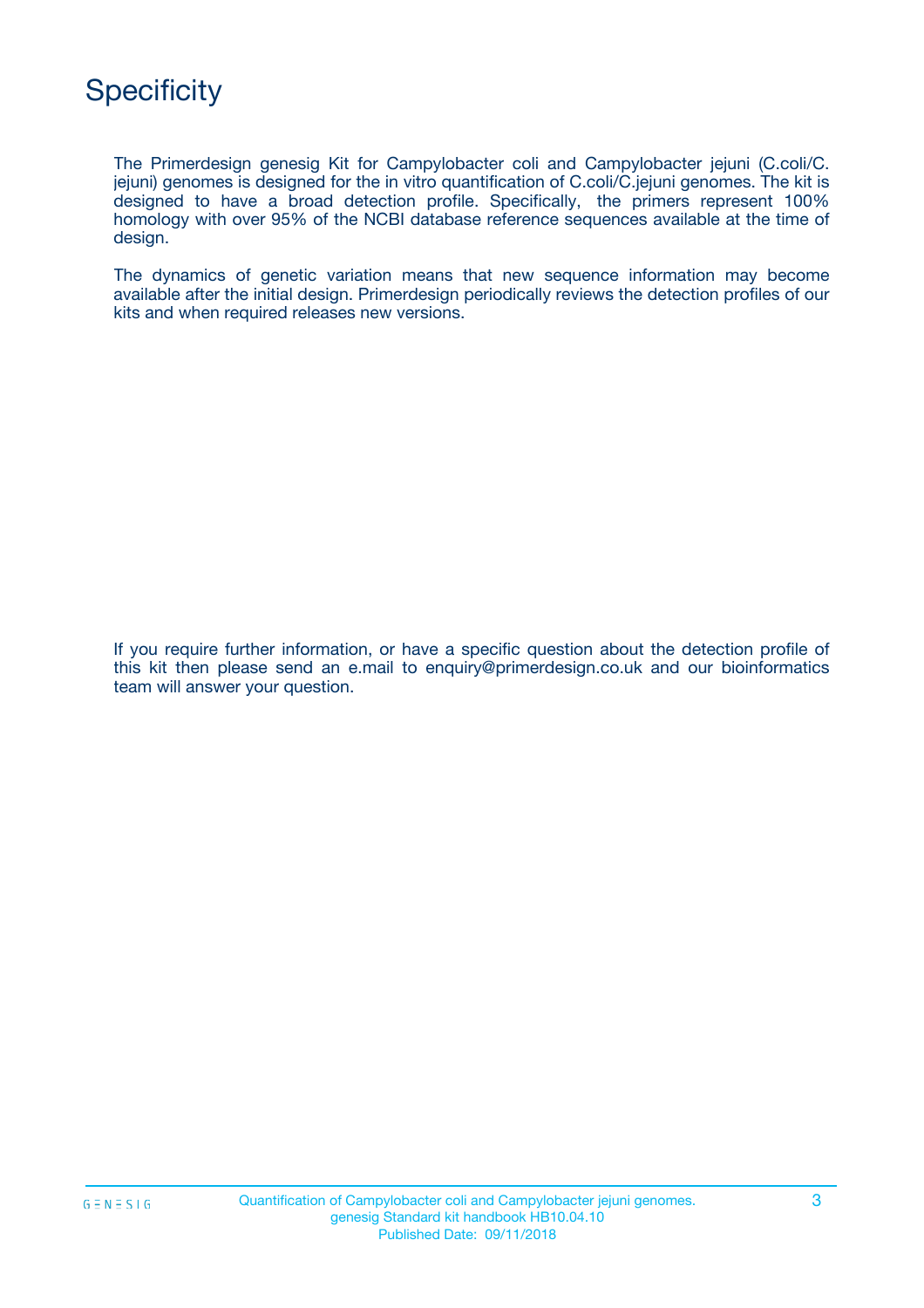# Kit contents

- **C.coli/C.jejuni specific primer/probe mix (150 reactions BROWN)** FAM labelled
- **C.coli/C.jejuni positive control template (for Standard curve RED)**
- **RNase/DNase free water (WHITE)** for resuspension of primer/probe mixes
- **Template preparation buffer (YELLOW)** for resuspension of positive control template and standard curve preparation

# Reagents and equipment to be supplied by the user

#### **Real-time PCR Instrument**

#### **Extraction kit**

This kit is recommended for use with genesig Easy DNA/RNA extraction kit. However, it is designed to work well with all processes that yield high quality RNA and DNA with minimal PCR inhibitors.

#### **oasig**TM **lyophilised or Precision**®**PLUS 2X qPCR Master Mix**

This kit is intended for use with oasig or PrecisionPLUS2X qPCR Master Mix.

**Pipettors and Tips**

**Vortex and centrifuge**

**Thin walled 1.5 ml PCR reaction tubes**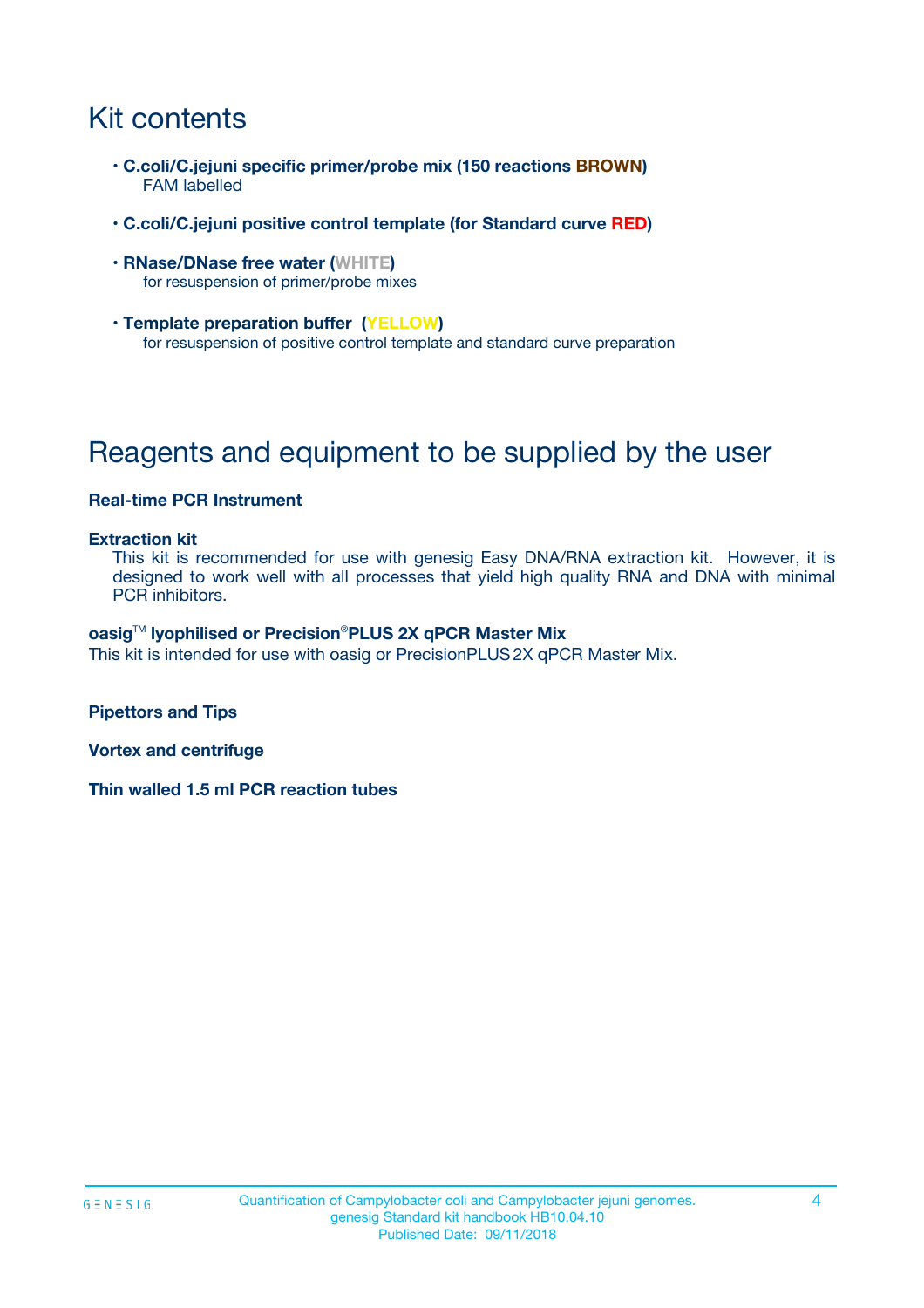### Kit storage and stability

This kit is stable at room temperature but should be stored at -20ºC on arrival. Once the lyophilised components have been resuspended they should not be exposed to temperatures above -20°C for longer than 30 minutes at a time and unnecessary repeated freeze/thawing should be avoided. The kit is stable for six months from the date of resuspension under these circumstances.

If a standard curve dilution series is prepared this can be stored frozen for an extended period. If you see any degradation in this serial dilution a fresh standard curve can be prepared from the positive control.

Primerdesign does not recommend using the kit after the expiry date stated on the pack.

### Suitable sample material

All kinds of sample material suited for PCR amplification can be used. Please ensure the samples are suitable in terms of purity, concentration, and DNA integrity. Always run at least one negative control with the samples. To prepare a negative-control, replace the template DNA sample with RNase/DNase free water.

### Dynamic range of test

Under optimal PCR conditions genesig C.coli/C.jejuni detection kits have very high priming efficiencies of >95% and can detect less than 100 copies of target template.

### Notices and disclaimers

This product is developed, designed and sold for research purposes only. It is not intended for human diagnostic or drug purposes or to be administered to humans unless clearly expressed for that purpose by the Food and Drug Administration in the USA or the appropriate regulatory authorities in the country of use. During the warranty period Primerdesign genesig detection kits allow precise and reproducible data recovery combined with excellent sensitivity. For data obtained by violation to the general GLP guidelines and the manufacturer's recommendations the right to claim under guarantee is expired. PCR is a proprietary technology covered by several US and foreign patents. These patents are owned by Roche Molecular Systems Inc. and have been sub-licensed by PE Corporation in certain fields. Depending on your specific application you may need a license from Roche or PE to practice PCR. Additional information on purchasing licenses to practice the PCR process may be obtained by contacting the Director of Licensing at Roche Molecular Systems, 1145 Atlantic Avenue, Alameda, CA 94501 or Applied Biosystems business group of the Applera Corporation, 850 Lincoln Centre Drive, Foster City, CA 94404. In addition, the 5' nuclease assay and other homogeneous amplification methods used in connection with the PCR process may be covered by U.S. Patents 5,210,015 and 5,487,972, owned by Roche Molecular Systems, Inc, and by U.S. Patent 5,538,848, owned by The Perkin-Elmer Corporation.

### Trademarks

Primerdesign™ is a trademark of Primerdesign Ltd.

genesig $^\circledR$  is a registered trademark of Primerdesign Ltd.

The PCR process is covered by US Patents 4,683,195, and 4,683,202 and foreign equivalents owned by Hoffmann-La Roche AG. BI, ABI PRISM® GeneAmp® and MicroAmp® are registered trademarks of the Applera Genomics (Applied Biosystems Corporation). BIOMEK® is a registered trademark of Beckman Instruments, Inc.; iCycler™ is a registered trademark of Bio-Rad Laboratories, Rotor-Gene is a trademark of Corbett Research. LightCycler™ is a registered trademark of the Idaho Technology Inc. GeneAmp®, TaqMan® and AmpliTaqGold® are registered trademarks of Roche Molecular Systems, Inc., The purchase of the Primerdesign reagents cannot be construed as an authorization or implicit license to practice PCR under any patents held by Hoffmann-LaRoche Inc.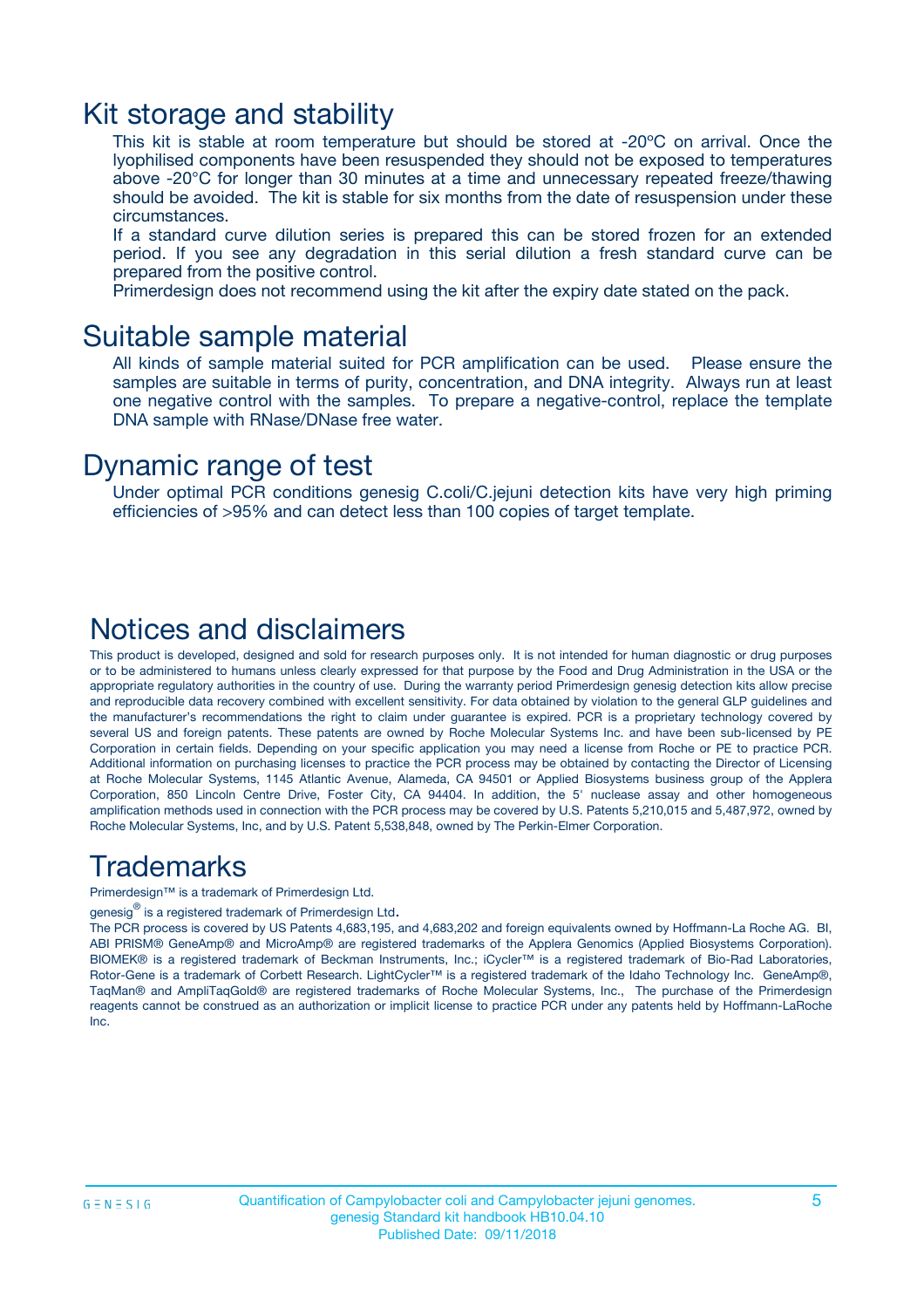### Principles of the test

#### **Real-time PCR**

A C.coli/C.jejuni specific primer and probe mix is provided and this can be detected through the FAM channel.

The primer and probe mix provided exploits the so-called TaqMan® principle. During PCR amplification, forward and reverse primers hybridize to the C.coli/C.jejuni DNA. A fluorogenic probe is included in the same reaction mixture which consists of a DNA probe labeled with a 5`-dye and a 3`-quencher. During PCR amplification, the probe is cleaved and the reporter dye and quencher are separated. The resulting increase in fluorescence can be detected on a range of qPCR platforms.

#### **Positive control**

For copy number determination and as a positive control for the PCR set up, the kit contains a positive control template. This can be used to generate a standard curve of C.coli/C.jejuni copy number / Cq value. Alternatively the positive control can be used at a single dilution where full quantitative analysis of the samples is not required. Each time the kit is used, at least one positive control reaction must be included in the run. A positive result indicates that the primers and probes for detecting the target C.coli/C.jejuni gene worked properly in that particular experimental scenario. If a negative result is obtained the test results are invalid and must be repeated. Care should be taken to ensure that the positive control does not contaminate any other kit component which would lead to false-positive results. This can be achieved by handling this component in a Post PCR environment. Care should also be taken to avoid cross-contamination of other samples when adding the positive control to the run. This can be avoided by sealing all other samples and negative controls before pipetting the positive control into the positive control well.

#### **Negative control**

To validate any positive findings a negative control reaction should be included every time the kit is used. For this reaction the RNase/DNase free water should be used instead of template. A negative result indicates that the reagents have not become contaminated while setting up the run.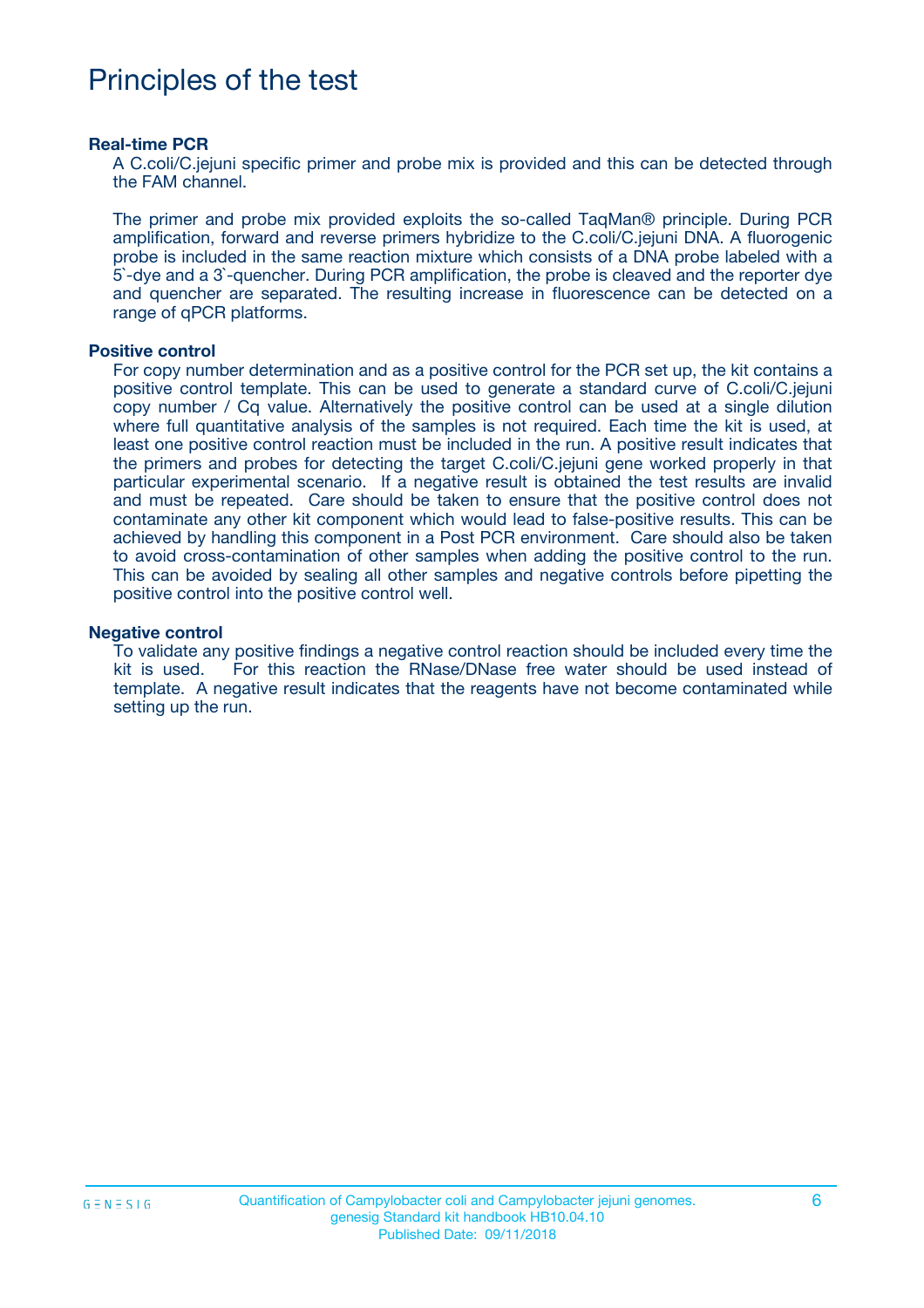### Resuspension protocol

To minimize the risk of contamination with foreign DNA, we recommend that all pipetting be performed in a PCR clean environment. Ideally this would be a designated PCR lab or PCR cabinet. Filter tips are recommended for all pipetting steps.

#### **1. Pulse-spin each tube in a centrifuge before opening.**

This will ensure lyophilised primer and probe mix is in the base of the tube and is not spilt upon opening the tube.

**2. Resuspend the kit components in the RNase/DNase free water supplied, according to the table below.**

To ensure complete resuspension, vortex each tube thoroughly.

| Component - resuspend in water           | Volume |
|------------------------------------------|--------|
| <b>Pre-PCR pack</b>                      |        |
| C.coli/C.jejuni primer/probe mix (BROWN) | 165 ul |

#### **3. Resuspend the positive control template in the template preparation buffer supplied, according to the table below:**

To ensure complete resuspension, vortex the tube thoroughly.

| Component - resuspend in template preparation buffer | lVolume' |
|------------------------------------------------------|----------|
| <b>Post-PCR heat-sealed foil</b>                     |          |
| C.coli/C.jejuni Positive Control Template (RED) *    | 500 µl   |

\* This component contains high copy number template and is a VERY significant contamination risk. It must be opened and handled in a separate laboratory environment, away from the other components.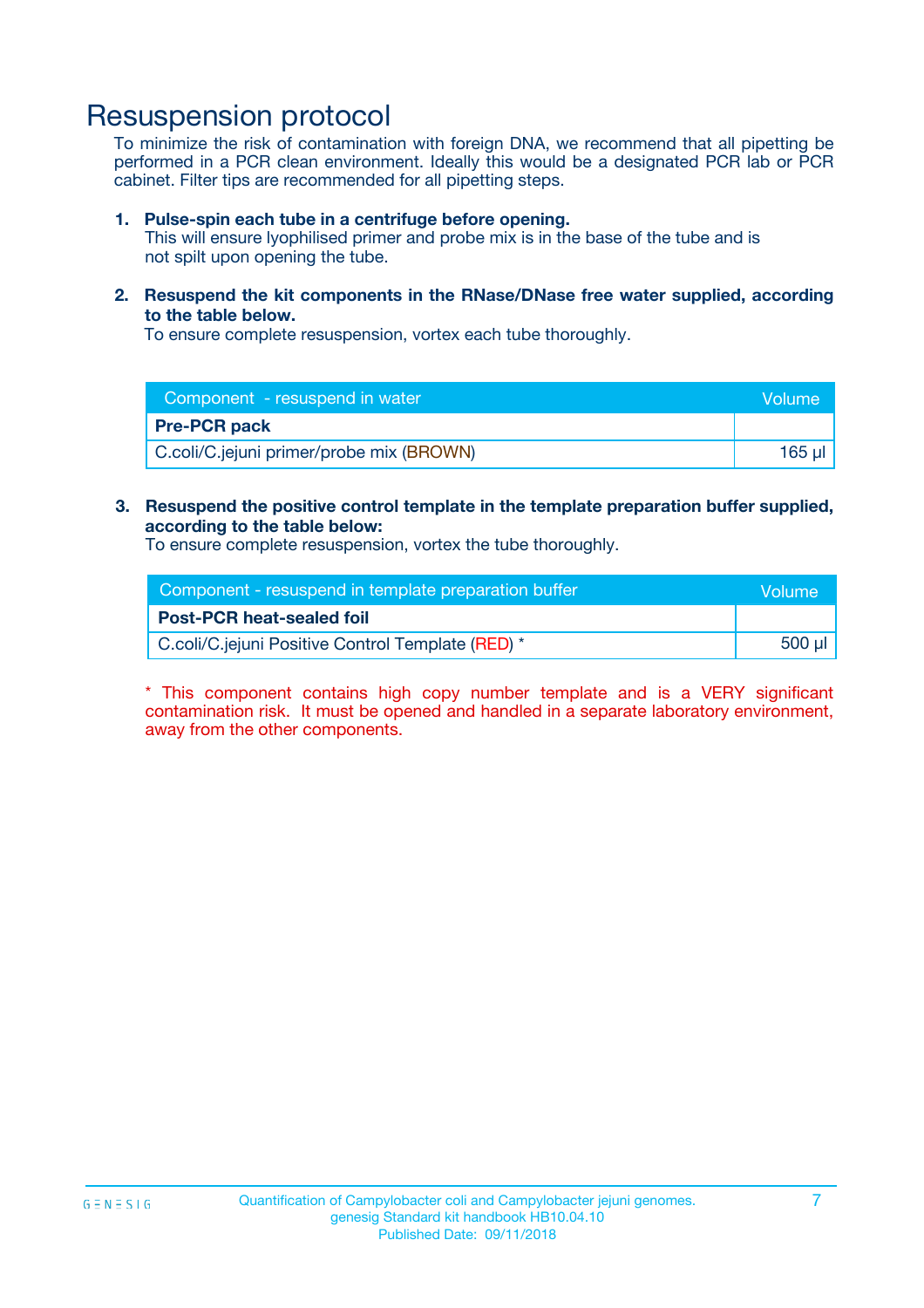# qPCR detection protocol

**1. For each DNA sample prepare a reaction mix according to the table below:** Include sufficient reactions for positive and negative controls.

| Component                                 | Volume   |
|-------------------------------------------|----------|
| oasig or PrecisionPLUS 2X qPCR Master Mix | 10 $\mu$ |
| C.coli/C.jejuni primer/probe mix (BROWN)  | 1 $\mu$  |
| <b>RNase/DNase free water (WHITE)</b>     | $4 \mu$  |
| <b>Final Volume</b>                       | $15$ µ   |

- **2. Pipette 15µl of this mix into each well according to your qPCR experimental plate set up.**
- **3. Prepare DNA templates for each of your samples.**
- **4. Pipette 5µl of DNA template into each well, according to your experimental plate set up.**

For negative control wells use 5µl of RNase/DNase free water. The final volume in each well is 20µl.

**5. If a standard curve is included for quantitative analysis, prepare a reaction mix according to the table below:**

| Component                                 | Volume   |
|-------------------------------------------|----------|
| oasig or PrecisionPLUS 2X qPCR Master Mix | $10 \mu$ |
| C.coli/C.jejuni primer/probe mix (BROWN)  | 1 µI     |
| <b>RNase/DNase free water (WHITE)</b>     | $4 \mu$  |
| <b>Final Volume</b>                       | $15$ µ   |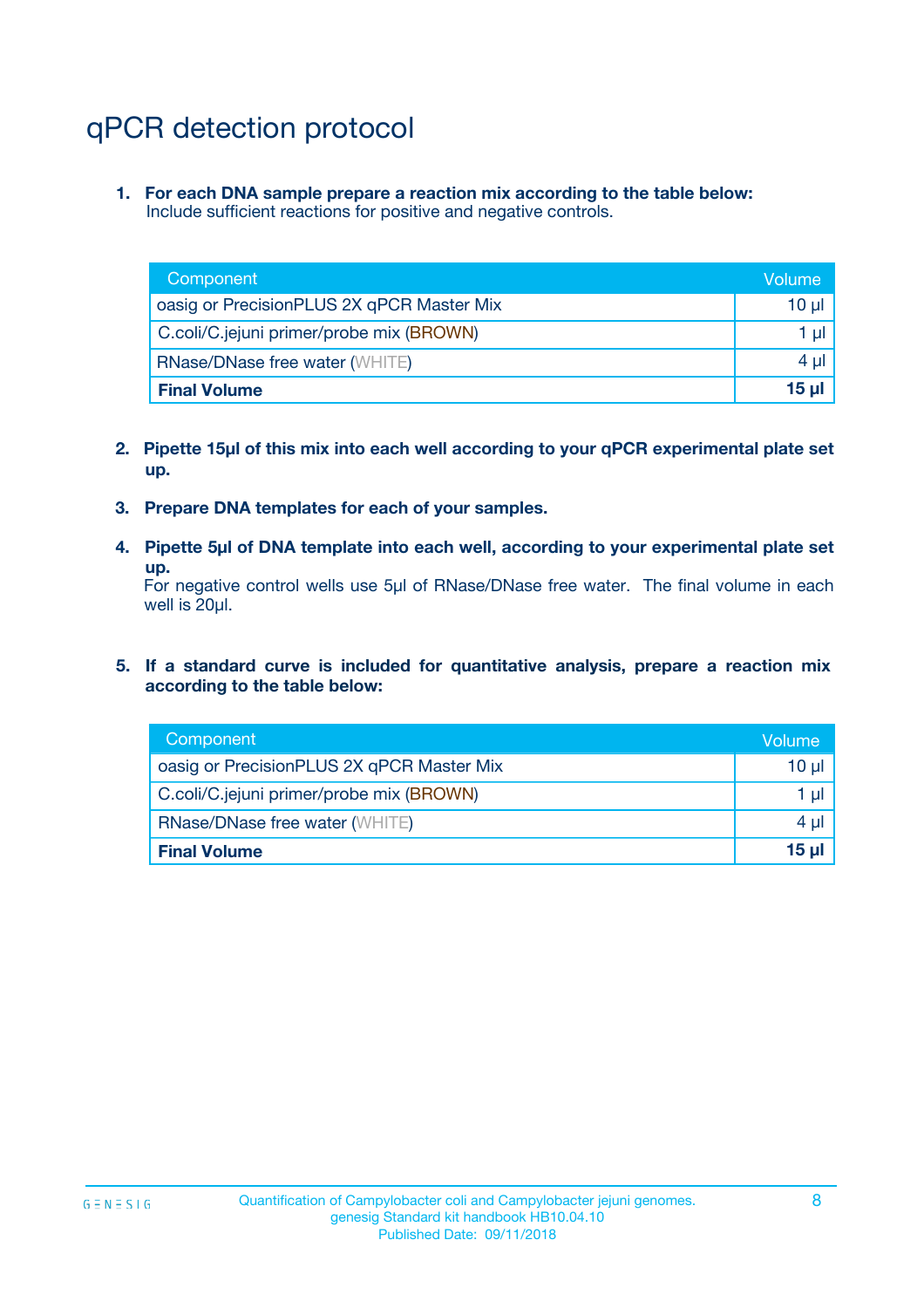### **6. Preparation of a standard curve dilution series.**

- 1) Pipette 90µl of template preparation buffer into 5 tubes and label 2-6
- 2) Pipette 10µl of Positive Control Template (RED) into tube 2
- 3) Vortex thoroughly
- 4) Change pipette tip and pipette 10µl from tube 2 into tube 3
- 5) Vortex thoroughly

Repeat steps 4 and 5 to complete the dilution series

| <b>Standard Curve</b>         | <b>Copy Number</b>     |
|-------------------------------|------------------------|
| Tube 1 Positive control (RED) | $2 \times 10^5$ per µl |
| Tube 2                        | $2 \times 10^4$ per µl |
| Tube 3                        | $2 \times 10^3$ per µl |
| Tube 4                        | $2 \times 10^2$ per µl |
| Tube 5                        | 20 per µl              |
| Tube 6                        | 2 per µl               |

7. Pipette 5µl of standard template into each well for the standard curve according to your experimental plate set up.

The final volume in each well is 20µl.

# qPCR amplification protocol

Amplification conditions using oasig or PrecisionPLUS2X qPCR Master Mix.

| <b>Step</b> |                   | <b>Time</b>     | Temp           |
|-------------|-------------------|-----------------|----------------|
|             | Enzyme activation | 2 min           | $95^{\circ}$ C |
| Cycling x50 | Denaturation      | 10 <sub>s</sub> | 95 $°C$        |
|             | DATA COLLECTION * | 60 s            | 60 °C          |

\* Fluorogenic data should be collected during this step through the FAM channel